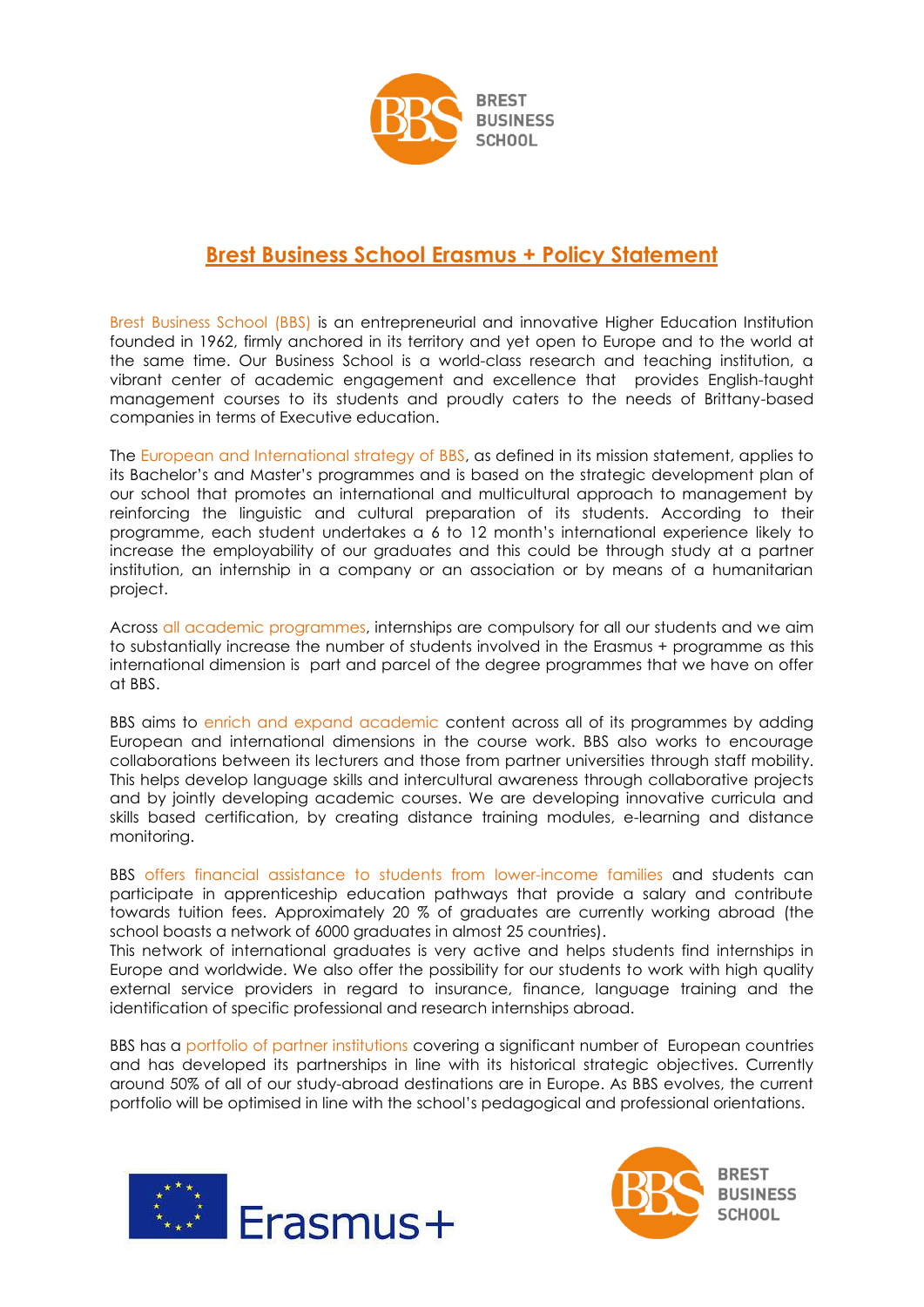

The choice of partners is driven by a similar philosophy of learning and internationalisation. Our principal objective is to offer our students a real diversity of cultural and linguistic international opportunities. Our programs aim at exploring new methods and practice in regard to business and management; allowing students to experience a range of shortduration elective modules and business classes with new approaches to the economic environment is of the highest importance.

BBS aims to train young entrepreneurs and managers with an international dimension and a multicultural approach to business. A range of geographical areas will therefore be targeted in line with demand from our students. Future developments will undoubtedly concentrate of emerging economies within Europe and elsewhere. Our aim will be to offer students a balanced but diverse portfolio allowing them to gain maximum added value from our programmes and help them in the job market at a European level.

Brest Business School offers both Bachelor and Master Programmes on its two campuses (the main campus is located in Brest and the other campus is located in Vannes, Brittany) and all the students on the initial education tracks are concerned by international exposure. The most important objective for our programmes is to allow our students to personalise their learning experience by diversifying their opportunities both professionally and academically at home and abroad.

The school strongly believes in the need to nurture young talents in our regions and encourage high school students to pursue higher education in Brittany and beyond. Tutoring projects are also in place in the campus where BBS students work with high school students in the local area with the goal to encourage them to continue their education to university level.

BBS has currently one joint double degree program with Waterford Institute of Technology (Ireland) and about 20 traditional double degrees with other EU institutions. We are also working towards making it possible for every Bachelor Programme student to do a double degree in their final year.

The BBS Erasmus + and International strategic policy aims to provide the best possible educational experience for our students, thereby enabling them to become the innovative, creative, environmentally responsible and dynamic leaders of tomorrow.

We currently promote European cooperation, pedagogical innovation and international research, such as the ongoing cooperation that we have had with Waterford Institute of Technology in Ireland or with Hochschule für Technik und Wirtschaft des Saarlandes University of Applied Sciences for many years. This context facilitates the process of developing new curricula and skills-based certification(s), through the creation of distance training modules or e-learning with our partners.

Cross border research projects are also of great value here as they will ensure that BBS remains at the forefront of current pedagogical innovation. The sharing of good practice with partner HEI's and with enterprises will also contribute to the development of the teaching skills of our professors and in turn lead to an improvement in the standard and pertinence of the learning experience for our students. We at BBS are convinced that these international





**BREST BUSINESS SCHOOL**